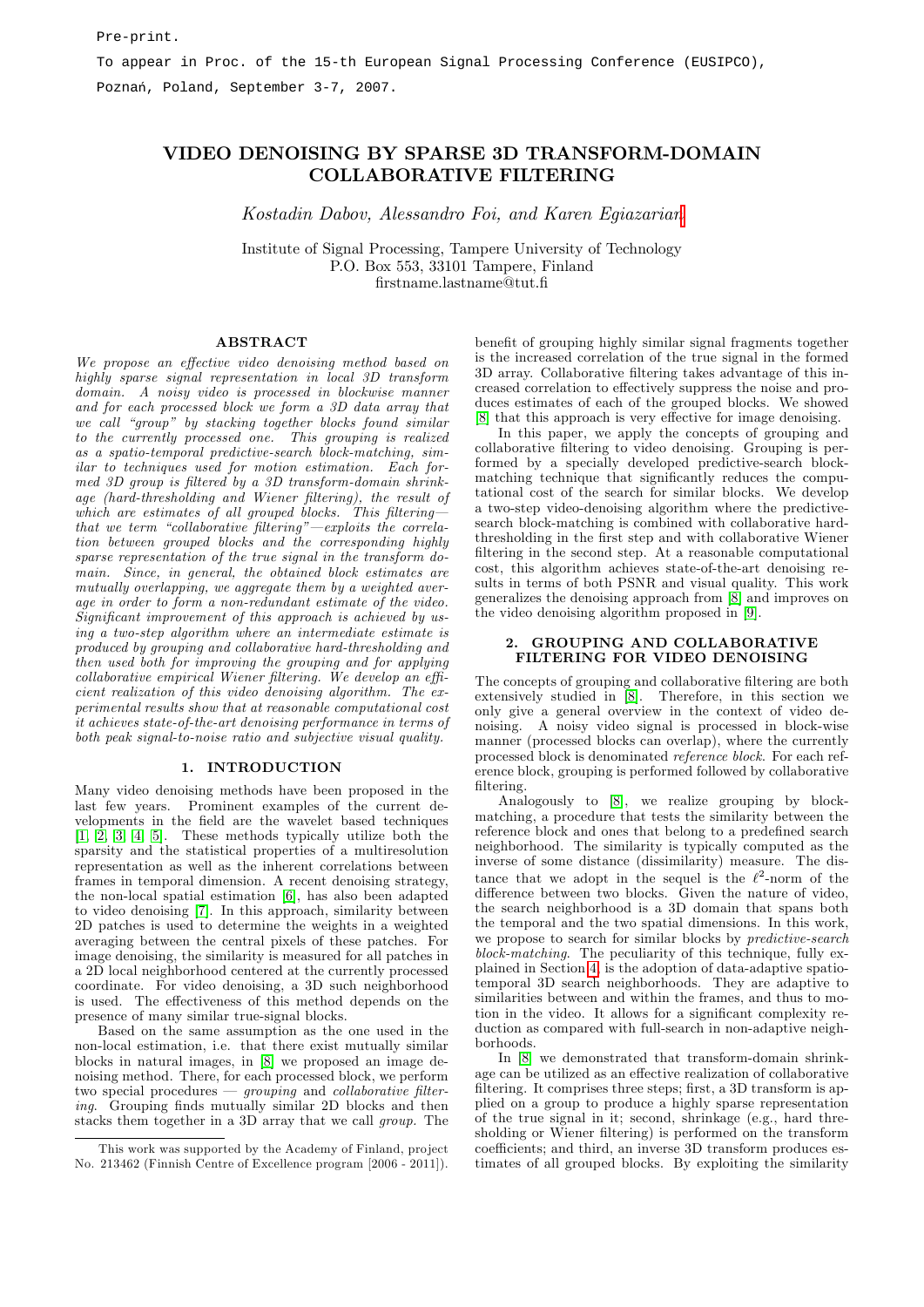among grouped blocks, the transform produces a sparse representation of the true signal in the transform domain. This enables the subsequent shrinkage to efficiently attenuate the noise and at the same time to preserve the most significant portion of the true-signal spectrum.

After performing grouping and collaborative filtering for each reference block, a collection of overlapping blockwise estimates is obtained. This collection forms a redundant estimate of the true signal. In order to form a non-redundant estimate, the blockwise estimates need to be aggregated. As in [\[8\]](#page-3-7), we propose aggregation by weighted averaging where the weights are inversely proportional to the squared  $\ell^2$ -norm of the shrunk groups' spectra and thus loosely reciprocal to the total variance of each filtered group.

Using the above procedures, we develop a two-step videodenoising algorithm whose structure is analogous to that of the image-denoising algorithm [\[8\]](#page-3-7). The first step produces a basic (intermediate) estimate of the video signal by applying the proposed denoising scheme using grouping and collaborative hard-thresholding. The second step uses the basic estimate to improve the denoising in the following two aspects. First, grouping is performed within the basic estimate rather than within the noisy video, and second, the hard-thresholding is replaced by empirical Wiener filtering that uses the spectra of groups from the basic estimate.

## 3. ALGORITHM

We consider an observed noisy video  $z(x) = y(x) + \eta(x)$ , where y is the true video signal,  $\eta(\cdot) \sim \mathcal{N}(0, \sigma^2)$  is an i.i.d. Gaussian noise sample and  $x = (x_1, x_2, t) \in X$  are coordinates in the spatio-temporal 3D domain  $X \subset \mathbb{Z}^3$ . The first two components  $(x_1, x_2) \in \mathbb{Z}^2$  are the spatial coordinates and the third one,  $t \in \mathbb{Z}$ , is the time (frame) index. The variance  $\sigma^2$  is assumed a priori known. The proposed twostep denoising algorithm is presented in the right column of this page. It is also illustrated in Figure [1.](#page-2-0)

### <span id="page-1-0"></span>4. GROUPING BY PREDICTIVE-SEARCH BLOCK-MATCHING

A straightforward approach is to use a fixed-size 3D search neighborhood for the grouping by block-matching. However, capturing blocks of a moving object across many frames requires large spatial dimensions of such search neighborhood. On the one hand, using large sizes imposes a rather high complexity burden, and on the other hand, using small ones results in unsatisfactory grouping and poor denoising results.

In order to efficiently capture blocks that are part of objects which move across subsequent frames, we propose to use predictive-search block-matching, an inductive procedure that finds similar (matching) blocks by searching in a dataadaptive spatio-temporal subdomain of the video sequence. For a given reference block located at  $x = (x_1, x_2, t_0)$ , when using a temporal window of  $2N_{FR}+1$  frames, the predictivesearch block-matching comprises the following steps.

- Starting with frame  $t_0$ , an exhaustive-search blockmatching is performed in a nonadaptive  $N_S \times N_S$  neighborhood centered about  $(x_1, x_2)$ . The result are the spatial locations of the  $N_B$  blocks (within this neighborhood) which exhibit highest similarity to the reference one. These locations are collected in the set  $S^{t_0} \subset \mathbb{Z}^3$ .
- The predictive search in frame  $t_0 + k$ ,  $0 < |k| \leq N_{FR}$ , is defined inductively based on the matching results from the previously processed frame  $t_0 + k - sign(k)$ , i.e. from the preceding frame for  $k > 0$  or from the subsequent frame for  $k < 0$ . This search for similar blocks takes place within the union of  $N_{PR} \times N_{PR}$  neighborhoods centered at the spatial coordinates of the previously found locations  $x \in S^{t_0+k-sign(k)}$ . That is, these locations predict

#### V-BM3D video denoising algorithm

- Step 1. Obtain a basic estimate using grouping and collaborative hard-thresholding.
- **1.1.** For each coordinate  $x \in X_R$  do:
- (a)  $S_x = PS\text{-}BM(Z_x),$
- (b)  $\hat{\mathsf{Y}}_{S_x} = T_{3D}^{-1} (HARD\text{-}THR (T_{3D} (Z_{S_x}), \lambda_{3D}\sigma))$ , where  $\hat{\mathsf{Y}}_{S_x}$  is a group of blockwise estimates  $\hat{Y}^x_{x'}$ ,  $\forall x' \in S_x$ .
- **1.2.** Produce the basic estimate  $\hat{y}^{basic}$  by aggregation of the blockwise estimates  $\hat{Y}_{x'}^x, \forall x \in X_R$  and  $\forall x' \in S_x$  using weighted averaging with  $weight\left(\hat{Y}_{x'}^{x}\right) = \frac{1}{\sigma^2 N_{har}(x)}W_{2D}$ .
- Step 2. Obtain the final estimate by grouping within the basic estimate and collaborative Wiener filtering that uses the spectra of the corresponding groups from the basic estimate.
- **2.1.** For each coordinate  $x \in X_R$  do:

(a) 
$$
S_x = PS\text{-}BM\left(\hat{Y}_x^{basic}\right)
$$
,  
\n(b)  $\hat{Y}_{S_x} = T_{3D}^{-1}\left(T_{3D}\left(Z_{S_x}\right)\frac{[T_{3D}\left(\hat{Y}_{S_x}^{basic}\right)]^2}{[T_{3D}\left(\hat{Y}_{S_x}^{basic}\right)]^2 + \sigma^2}\right)$ .

**2.2.** Produce the final estimate  $\hat{y}^{final}$  by aggregation of  $\hat{Y}^x_{x'}$ <br>  $\forall x \in X_R$  and  $\forall x' \in S_x$  using weighted averaging with  $weight\left(\hat{Y}_{x'}^x\right) = \sigma^{-2}$   $\frac{\left[T_{3D}\left(\hat{\mathbf{Y}}_{S_x}^{basic}\right)\right]^2}{\left[T_{3D}\left(\hat{\mathbf{Y}}_{S_x}^{basic}\right)\right]^2+\sigma^2}$   $^{-2}$ 2  $W_{2D}$ , where  $\left\Vert \cdot \right\Vert_2$  denotes  $\ell^2$ -norm.

Notation:

- $X_R \subset X$  is a set that contains the coordinates of the processed reference blocks. We build it by taking each  $N_{step}$  element of X along both spatial dimensions, hence  $|X_R| \approx \frac{|X|}{N_{step}^2}$ .
- $Z_x$  denotes a block of size  $N_1 \times N_1$  in z, whose upperleft corner is at x. Similar notation is used for  $\hat{Y}^x_{x'}$  and  $\hat{Y}^{basic}_{x}$ ; the former is an estimate for the block located at  $x'$ , obtained while processing reference block  $Z_x$  and the latter is a block located at  $x$  extracted from the basic estimate  $y^{basic}$ .
- $S_x = PS-BM (Z_x)$  performs predictive-search block-matching (Section [4\)](#page-1-0) using  $Z_x$  as a reference block, the result of which is the set  $S_x$  containing the coordinates of the matched blocks. For Step 2, the search is performed in the basic estimate instead of in the noisy video.
- $\mathsf{Z}_{S_x}$  denotes a group (i.e. a 3D array) formed by stacking together the blocks  $Z_{x \in S_x}$ ; the same notation is used for  $\hat{\mathsf{Y}}_{S_x}^x$  and  $\hat{\mathsf{Y}}_{S_x}^{basic}$ . The size of these groups is  $N_1 \times N_1 \times |S_x|$ .
- $T_{3D}$  ( $Z_{S_x}$ ) is the spectrum of  $Z_{S_x}$  using a 3D linear transform  $T_{3D}$  which should have a DC basis element (e.g. the 3D-DCT, the 3D-DFT, etc.).
- $HARD\text{-}THR(T_{3D} (Z_{S_x}), \lambda_{3D}\sigma)$  applies hard-thresholding on the transform coefficients (except for the  $DC$ ) using threshold  $\lambda_{3D}\sigma$  where  $\lambda_{3D}$  is a fixed threshold parameter.
- $N_{har}(x)$  is the number of nonzero coefficient retained after hard-thresholding  $T_{3D}$  ( $\mathsf{Z}_{S_x}$ ); since the DC is always preserved,  $N_{har}(x) > 0$ , ensuring division by zero never occurs in Step 1.1.a.
- $W_{2D}$  is a 2D Kaiser window of size  $N_1 \times N_1$ .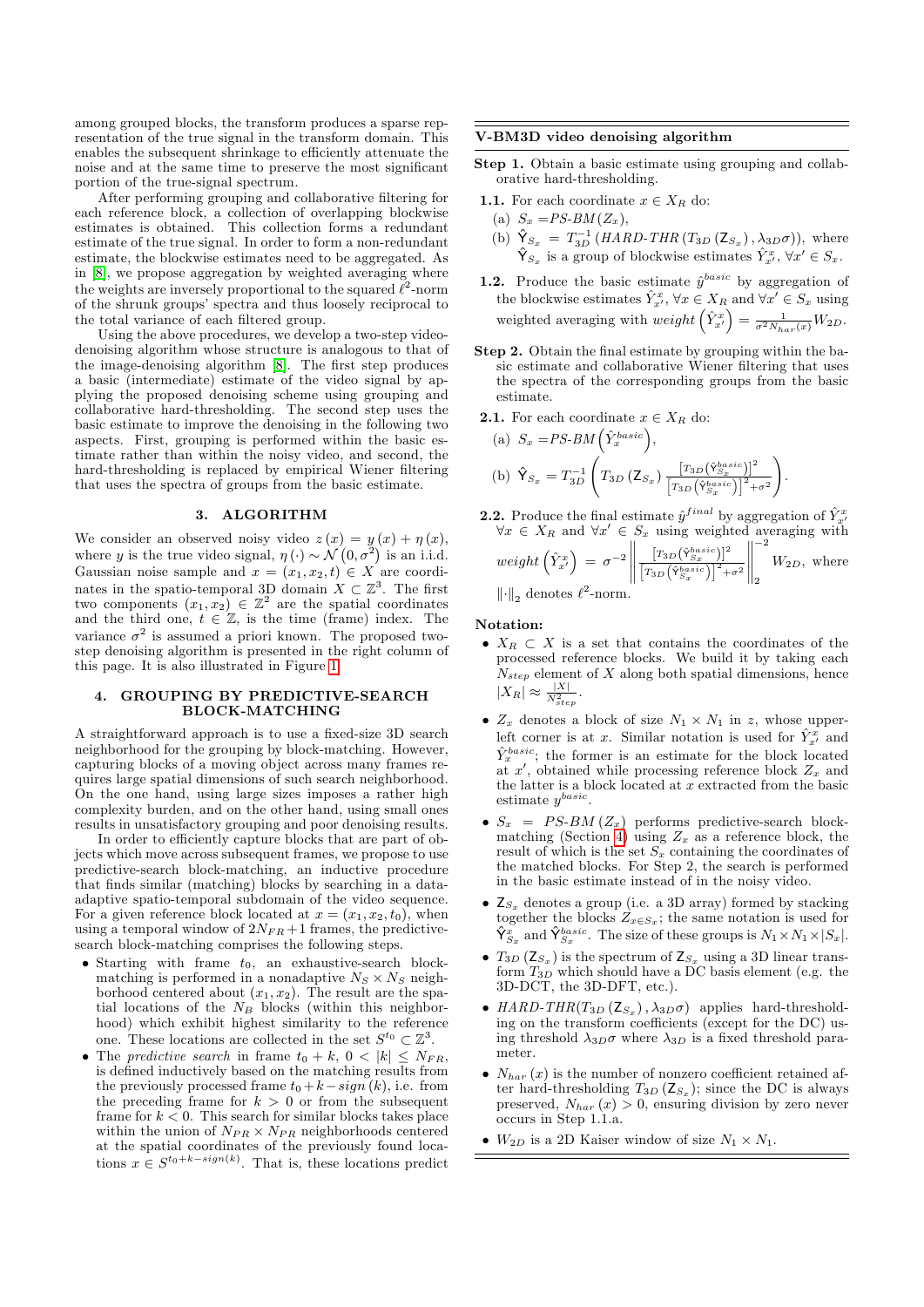

Figure 1: Flowchart of the proposed BM3D video denoising method. The operation enclosed by dashed lines are repeated for each reference block. Grouping is illustrated by showing a reference block marked with 'R' and the matched ones in a temporal window of 5 frames  $(N_{FR} = 2)$ .

where similar blocks are likely to be present in the current frame (i.e. frame  $t_0 + k$ ) and thus one can afford to have  $N_{PR} < N_S$ . The result for the current frame are the  $N_B$  locations of the blocks that exhibit highest similarity to the reference one; they are collected in the set  $S^{t_0+k}$ .

After performing the predictive-search block-matching for all of the frames  $t_0 + k$  for  $k = -N_{FR}, \ldots, N_{FR}$ , we form a single set  $S_x \subset \mathbb{Z}^3$  that contains at most  $N_2$  of all  $x' \in \bigcup_{k=-N_{FR}}^{N_{FR}} S^{t_0+k}$  that have the smallest corresponding block-distances to the reference block, which distances should also be smaller than a predefined threshold,  $\tau_{match}$ . A group is later formed by stacking together blocks located at  $x' \in S_x$ . The exact ordering of the blocks within the 3D groups is not important, as shown in [\[8\]](#page-3-7). In the worst case, no matching blocks are found and then the group will contain only one block  $-$  the reference one  $-$  since its distance to itself is zero and therefore x will always be included in  $S_x$ .

Except for the frame  $t_0$  in the procedure presented above, the spatial search neighborhoods are data-adaptive as they depend on previously matched locations. This adaptivity can be interpreted as following the motion of objects across frames. It is worth noting that similar approach has already been used for motion estimation [\[10\]](#page-3-9) and also for fractal based image coding [\[11\]](#page-3-10).

#### 5. RESULTS

We present experimental results obtained with the proposed V-BM3D algorithm. A Matlab implementation of the V-BM3D that can reproduce these results is publicly available at <http://www.cs.tut.fi/~foi/GCF-BM3D>. There, one can find original and processed test sequences, details of which can be seen in Table [1.](#page-3-11)

The same algorithm parameters were used in all experiments. Here we give the most essential ones, as the rest can be seen in the provided Matlab script. The temporal window used 9 frames, i.e.  $N_{FR} = 4$ . The predictive-search block-matching used  $N_S = 7$ ,  $N_{PR} = 5$ , and  $N_B = 2$ ; the maximum number of matched blocks was  $N_2 = 8$ , and the threshold  $\lambda_{3D} = 2.7$ . Some of the parameters differed for the two steps; i.e., for Step 1,  $N_1 = 8$ ,  $N_{step} = 6$ , and for Step 2,  $N_1 = 7$ ,  $N_{step} = 4$ . The transforms were the same as in  $[8]$ : for Step 1,  $T_{3D}$  is a separable composition of a 1D biorthogonal wavelet full-dyadic decomposition in both spatial dimensions and a 1D Haar wavelet full-dyadic decomposition in the third (temporal) dimension; for Step 2, T3<sup>D</sup> uses the 2D DCT in spatial domain and the same Haar decomposition in the temporal one. To increase the number of non-overlapping blocks in the groups and hence have more uncorrelated noise in them, we slightly modified the

<span id="page-2-0"></span>used distance measure. The modification was a subtraction of a small value  $d_s$  ( $d_s = 3$  for Step 1 and  $d_s = 7$  for Step 2) from the distance computed for blocks that are at the spatial coordinate of the reference one but in different frames.

In Table [1](#page-3-11) we present the PSNR (dB) results of the proposed algorithm for a few sequences; there, the PSNR was measured globally on each whole sequence. In Figure [2,](#page-4-0) we compare our method with the 3DWTF [\[5\]](#page-3-4) and the WRSTF [\[3\]](#page-3-2), which are among the state-of-the-art in video denoising. For this comparison, we applied our method on noisy sequences and compared with the ones denoised by the other two methods. These sequences denoised by the other two methods. had been made publicly available by Dr. V. Zlokolica at <http://telin.ugent.be/~vzlokoli/PHD>, for which we are thankful. We note that the pixel intensities of the input noisy videos are quantized to integers in the range [0; 255], unlike in the case of the results in Table [1.](#page-3-11) In Figure [2](#page-4-0) one can observe that the proposed V-BM3D produces significantly higher PSNR than the other two methods for each frame of the three considered sequences, with a difference well higher than 1 dB for most of the frames. Moreover, this was achieved at similar execution times as compared with the WRSTF; i.e., the proposed V-BM3D (implemented as a Matlab MEX-function) filters a CIF  $(288\times352)$  frame for 0.7 seconds on a 1.8 GHz Intel Core Solo machine and the WRSTF was reported [\[3\]](#page-3-2) to do the same for 0.86 seconds on an Athlon64  $(4000+)$  2.4 GHz machine. Figure [3](#page-4-1) gives a visual comparison for a fragment of the 77th frame of Tennis denoised with each of the considered techniques. The proposed method shows superior preservation of fine image details and at the same time it introduces significantly less artifacts.

#### 6. DISCUSSION

Let us compare the proposed predictive-search blockmatching with the motion estimation methods based on block-matching. Indeed, the predictive-search blockmatching proposed in this work can be viewed as a sophisticated motion estimation which is not restricted to only one matched block per frame. That is,  $N_B$  blocks per frame can be used in the proposed grouping scheme. This can be beneficial in situations when there are only very few (or none) similar blocks along the temporal dimension, e.g. in the case of frame change. In that case, mutually similar blocks at different spatial locations within the same frame are exploited when forming groups and hence better sparsity is achieved by applying a 3D transform. This can be particularly effective when grouping blocks that are parts of, e.g., edges, textures, and uniform regions.

The second step of the proposed method is very impor-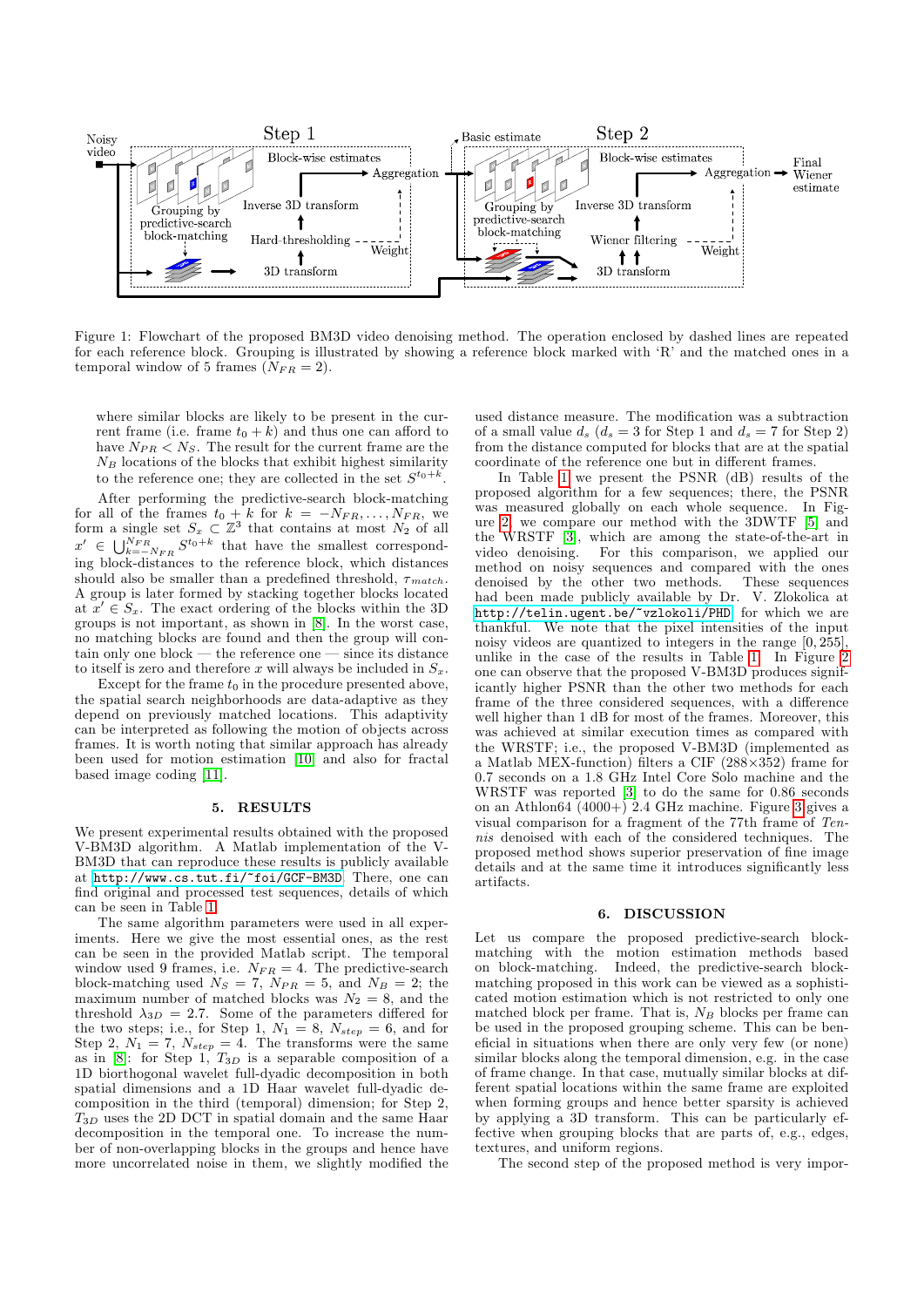|                | Video name: | Salesm.        | Tennis         | Fl.Gard.       | Miss Am.       | $\textit{Coast}_4$ . | Foreman        | Bus            | Bicycle        |
|----------------|-------------|----------------|----------------|----------------|----------------|----------------------|----------------|----------------|----------------|
|                | Frame size: | $288\times352$ | $240\times352$ | $240\times352$ | $288\times360$ | 144×176              | $288\times352$ | $288\times352$ | $576\times720$ |
| $\sigma$ /PSNR | Frames:     | 50             | $150\,$        | $150\,$        | $150\,$        | 300                  | 300            | $150\,$        | 30             |
| 34.15<br>5.    |             | 40.44          | 38.47          | 36.49          | 41.58          | 38.25                | 39.77          | 37.55          | 40.89          |
| 28.13<br>10    |             | 37.21          | 34.68          | 32.11          | 39.61          | 34.78                | 36.46          | 33.32          | 37.62          |
| 15<br>24.61    |             | 35.44          | 32.63          | 29.81          | 38.64          | 33.00                | 34.64          | 31.05          | 35.67          |
| 20<br>22.11    |             | 34.04          | 31.20          | 28.24          | 37.85          | 31.71                | 33.30          | 29.57          | 34.18          |
| 25<br>20.17    |             | 32.79          | 30.11          | 27.00          | 37.10          | 30.62                | 32.19          | 28.48          | 32.90          |
| 18.59<br>30    |             | 31.68          | 29.22          | 25.89          | 36.41          | 29.68                | 31.27          | 27.59          | 31.77          |
| 35<br>17.25    |             | 30.72          | 28.56          | 25.16          | 35.87          | 28.92                | 30.56          | 26.91          | 30.85          |

Table 1: Output PSNR (dB) of the proposed V-BM3D algorithm for a few image sequences; the noise is i.i.d. Gaussian with variance  $\sigma^2$  and zero mean. The PSNR was computed globally on each whole sequence.

| $\sigma$ | PSNR after Step 1 | PSNR after Step 2 |
|----------|-------------------|-------------------|
| 10       | 35.44             | 36.46             |
| 15       | 33.59             | 34.64             |
| 20       | 32.12             | 33.30             |
| 25       | 30.86             | 32.19             |

Table 2: PSNR improvement after applying Step 2 of our algorithm on the Foreman test sequence.

tant for the effectiveness of the overall approach. This is due to the improved grouping and the improved shrinkage by empirical Wiener Öltering both of which are made possible by utilizing the basic (intermediate) estimate. In Table [2](#page-3-12) one can compare the PSNR corresponding to both the basic estimate and the final one; the improvement is substantial, exceeding 1 dB in all cases shown there.

Since our approach uses the same assumptions that are used for the non-local estimation denoising, it is worth comparing the two approaches. The non-local means uses weighted averaging to obtain the final pixel estimate, where the weights depend on the similarity between the 2D patches (e.g. blocks) centered at the averaged pixels and the patch centered at the estimated pixel. In order to achieve good performance, this approach needs to capture plenty of very similar (in the ideal case, identical) patches. In the proposed method, we use a rather different approach where instead of a simple weighted average we use a complete decorrelating linear transform. The higher-order terms of the transform can approximate also variations between the spectral components of the grouped blocks, enabling a good filtering also for relatively dissimilar blocks. The subsequent shrinkage allows to take advantage of the sparsity by preserving the highmagnitude coefficients and truncating the ones with small magnitudes that are mostly due to noise.

The weights in the adopted aggregation (Steps 1.2 and 2.2 of the algorithm) favour blockwise estimates coming from sparsely represented groups. Such groups have few nonzero coefficients after hard-thresholding  $(Step 1.1.b)$  and few Wiener attenuation coefficients close to unity (Step 2.1.b).

Computational scalability of the V-BM3D can be achieved as in the image denoising counterpart of the algorithm [\[8\]](#page-3-7) by varying certain parameters. The most important parameters that allow for such trade-off between denoising quality and complexity are the sliding step  $N_{step}$  and the block-matching parameters  $N_S$ ,  $N_{PR}$ , and  $N_B$ .

# 7. CONCLUSIONS

In this work, we proposed a video denoising method that is both computationally efficient and achieves state-of-the-art results in terms of both PSNR and visual quality. These results are consistent with the ones already obtained by the image denoising counterpart [\[8\]](#page-3-7) of the approach. We are <span id="page-3-12"></span>currently working on extensions of the proposed method. A detailed analysis of its complexity and implementation issues as well as its application to color-video denoising will be reported in a forthcoming full-length publication.

#### <span id="page-3-11"></span>REFERENCES

- <span id="page-3-0"></span>[1] E. Balster, Y. Zheng, and R. Ewing, "Combined spatial and temporal domain wavelet shrinkage algorithm for video denoising," IEEE Trans. Circuits Syst. Video Tech., vol. 16, no. 2, pp. 220–230, February 2006.
- <span id="page-3-1"></span> $[2]$  F. Jin, P. Fieguth, and L. Winger, "Wavelet video denoising with regularized multiresolution motion estimation," EURASIP Journal on Applied Signal Processing, vol. 2006, pp. Article ID 72 705, 11 pages, 2006.
- <span id="page-3-2"></span>[3] V. Zlokolica, A. Pizurica, and W. Philips, "Waveletdomain video denoising based on reliability measures," IEEE Trans. Circuits Syst. Video Tech., vol. 16, no. 8, pp. 993-1007, August 2006.
- <span id="page-3-3"></span>[4] S. M. M. Rahman, M. O. Ahmad, and M. N. S. Swamy, ìVideo denoising based on inter-frame statistical modeling of wavelet coefficients," IEEE Trans. Circuits Syst. Video Tech., vol. 17, no. 2, pp. 187-198, February 2007.
- <span id="page-3-4"></span>[5] I. Selesnick and K. Li, "Video denoising using 2D and  $3D$  dual-tree complex wavelet transforms," in Proc. Wavelet Applicat. Signal Image Process. X, SPIE, San Diego, USA, August 2003.
- <span id="page-3-5"></span>[6] A. Buades, B. Coll, and J. M. Morel, "A review of image denoising algorithms, with a new one," Multisc. Model.  $Simulat., vol. 4, no. 2, pp. 490-530, 2005.$
- <span id="page-3-6"></span>[7] A. Buades, B. Coll, and J. Morel, "Denoising image sequences does not require motion estimation," in  $Proc.$ IEEE Conf. Adv. Video Signal Based Surveil., AVSS, Palma de Mallorca, Spain, September 2005, pp. 70–74.
- <span id="page-3-7"></span>[8] K. Dabov, A. Foi, V. Katkovnik, and K. Egiazarian, "Image denoising by sparse 3D transform-domain collaborative filtering," IEEE Trans. Image Process., vol. 16, no. 8, August 2007, to appear in.
- <span id="page-3-8"></span>[9] D. Rusanovskyy, K. Dabov, and K. Egiazarian, ìMoving-window varying size 3D transform-based video denoising," in Proc. Int. Workshop on Video Process. and Quality Metrics, Scottsdale, Arizona, USA, January 2006.
- <span id="page-3-9"></span>[10] C.-L. Fang, W.-Y. Chen, Y.-C. Liu, and T.-H. Tsai, ìA new adaptive return prediction search algorithm for block matching," in Proc. IEEE Pacific Rim Conference on Multimedia, vol. 2532/2002, Hsinchu, Taiwan, December 2002, pp. 120-126.
- <span id="page-3-10"></span> $[11]$  C.-C. Wan and C.-H. Hsieh, "An efficient fractal imagecoding method using interblock correlation search," IEEE Trans. Circuits Syst. Video Tech., vol. 11, no. 2, pp. 257-261, February 2001.